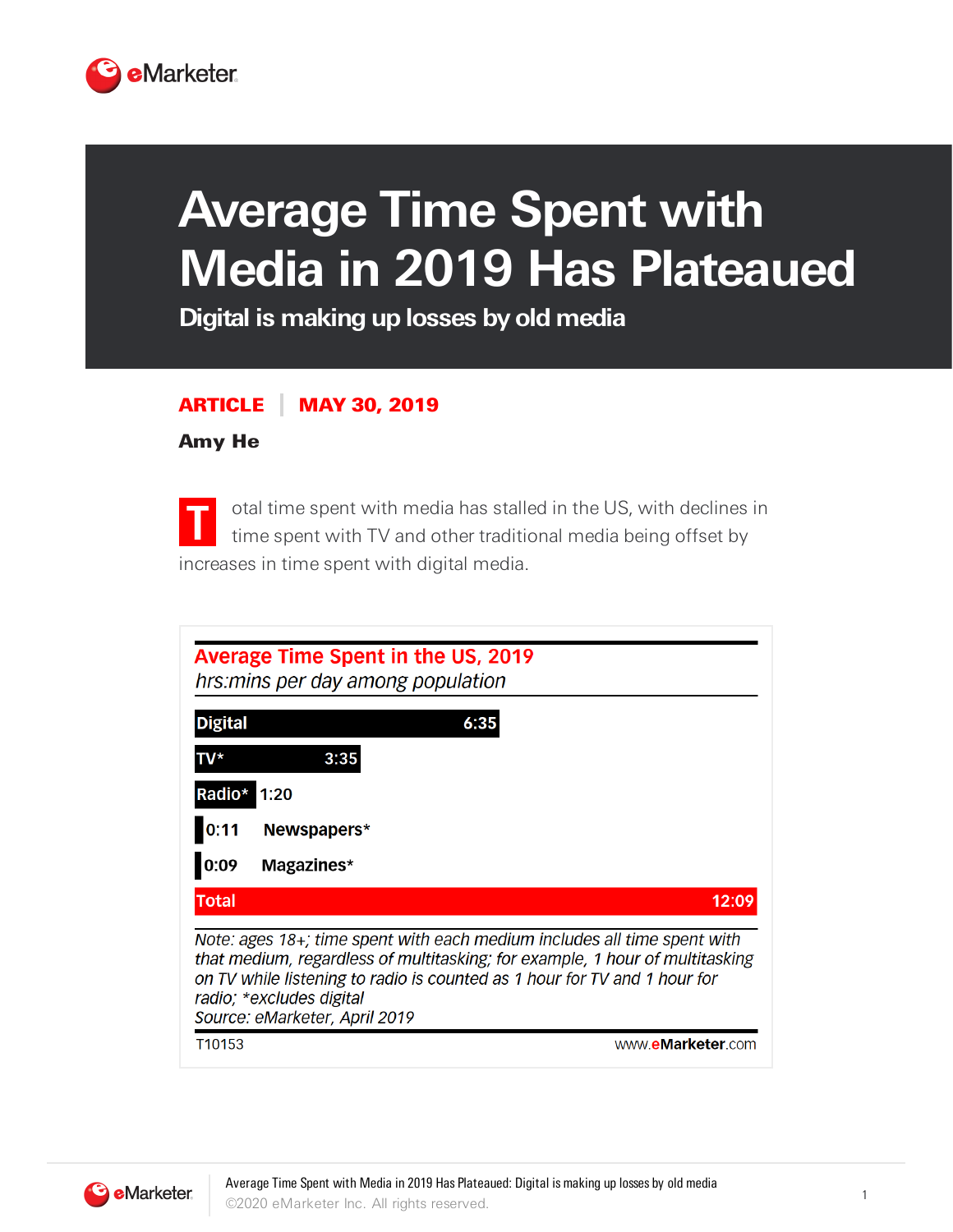In 2019, time spent with media by US adults will average 12 hours, 9 minutes per day (referenced as 12:09), a 1-minute increase from our estimate last year. (We account for multitasking in our figures: If a consumer is using two different media in the same hour, we count that as 2 hours of total time spent.) This is a negligible gain compared with the 1.5-hour increase in daily time spent from 2009 to 2015.

But next year should be more positive for marketers: We expect a 4 minute increase in time spent, when tentpole media events like the 2020 presidential election and Summer Olympics begin in earnest.

Overall, digital video is the big winner as it displaces traditional TV, with more people making deliberate content consumption choices. No longer passive recipients of media, people are becoming more active programmers of their media day.

"Mass adoption of smartphones made media multitasking standard procedure for many people, and this often consisted of looking at social media or other content on a phone while sort-of-watching TV," said Mark Dolliver, principal analyst at eMarketer.

"But if you've made a considered decision to watch something on Netflix and have paid a subscription fee to do so, you're less likely to distract yourself by layering another kind of media usage atop that. So, less multitasking means less of an increase in total time spent with media," he said.

One factor contributing to digital's gains is the rise in digital audio. More widespread adoption of smart speakers adds a bump to digital time spent, as do the increasing popularity of podcasts. We estimate that daily time spent with digital audio in 2019 will average 1:20 and increase to 1:24 next year.

With smartphones, time spent as calculated across the adult population is still rising, but gains are subdued as increases in smartphone penetration in the US have slowed.

In our new report collection on time spent in the US and eight other markets across the globe, we find that there are large disparities in total average time spent. People in the US are on the high end of the hierarchy at 12:09, and those in India are on the low end, with people